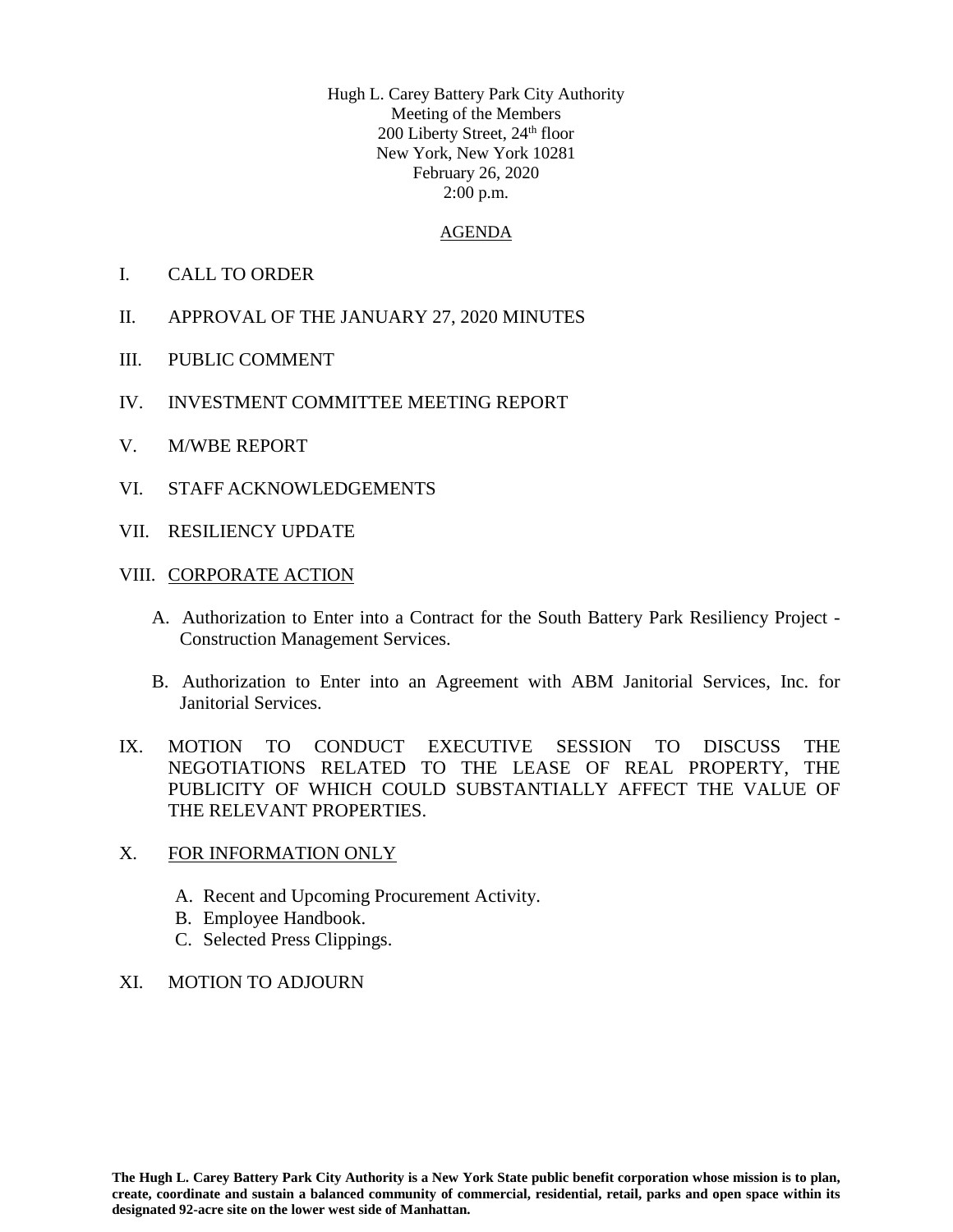# **AUTHORIZATION TO EXECUTE A CONTRACT WITH LIRO PROGRAM AND CONSTRUTION MANAGEMENT, PE P.C. FOR THE SOUTH BATTERY PARK CITY RESILIENCY PROJECT CONSTRUCTION MANAGEMENT SERVICES**

BE IT RESOLVED, that in accordance with the materials submitted at this Board meeting, the President and Chief Executive Officer (the "President") of the Battery Park City Authority (the "Authority") or his/her designee(s) be, and each of them hereby is, authorized and empowered to enter into a thirty (30) month contract with LiRo Program and Construction Management, PE P.C. in the not-to-exceed amount of \$6,500,761, including reimbursable expenses of \$449,650, to perform construction management services for the South Battery Park City Resiliency Project; and be it further,

RESOLVED, that the President or his/her designee(s), and each of them hereby is, authorized and empowered to execute and deliver the Contract on behalf of the Authority, subject to such changes as the officer or officers executing the Contract shall, with the advice of counsel, approve as necessary and appropriate and in the best interest of the Authority, such approval to be conclusive evidence by the execution and delivery of the Contract; and be it further,

RESOLVED, that the President or his/her designee(s) be, and each of them hereby is, authorized and empowered to execute all such other and further documents, and to take all such other and further actions as may be necessary, desirable or appropriate, in connection with the transactions contemplated in the foregoing resolutions, and any such execution of documents and any other and further actions heretofore taken are hereby ratified, and any actions hereafter taken are confirmed and approved.

\* \* \*